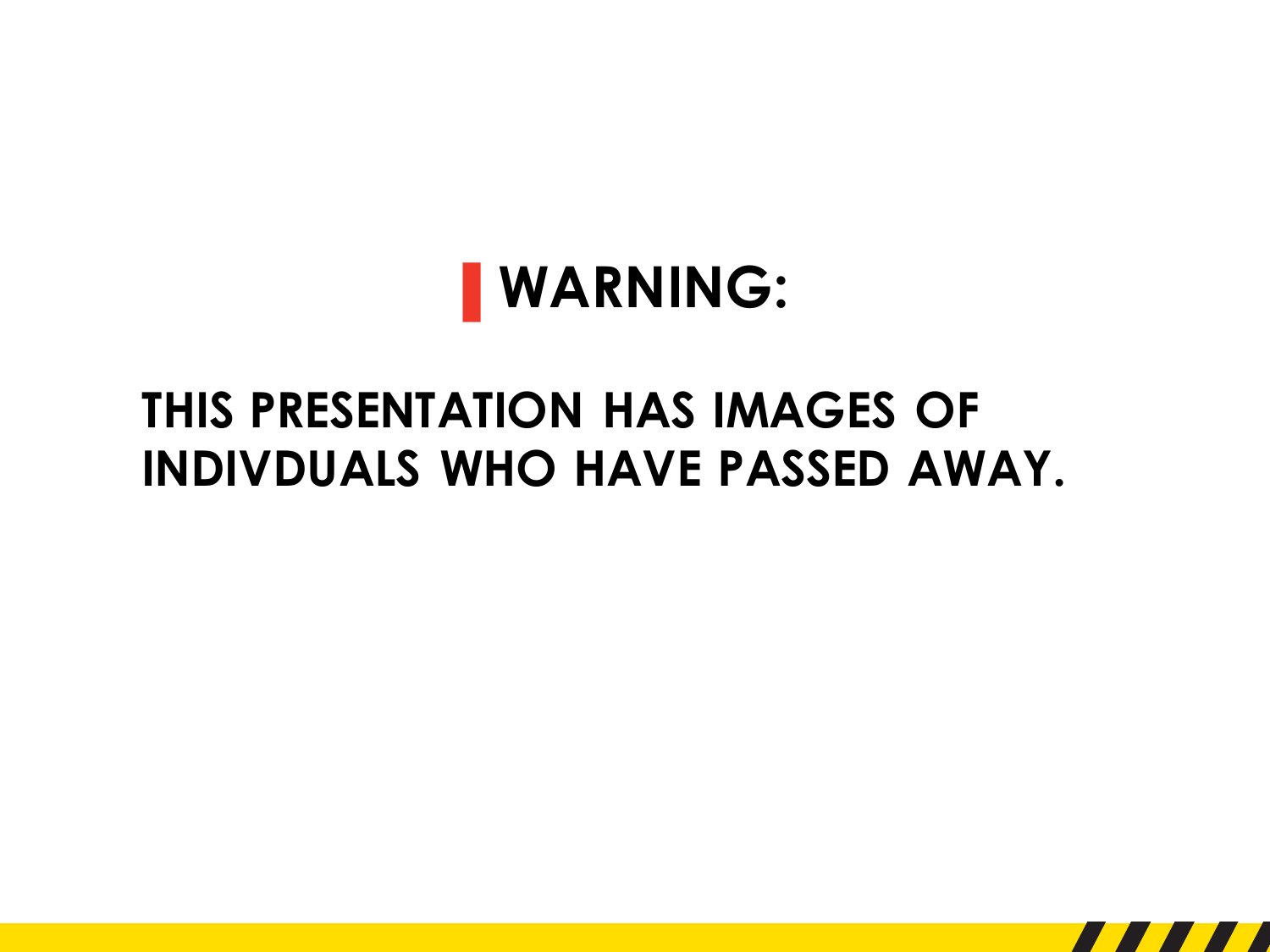## **▌BNH Training for Remote North Australian Communities**

Research advisory forum / March **2019**

**Steve Sutton**/ Charles Darwin University **Dr Bev Sithole**/ ARPNet CDU **Otto Bulmaniya Campion** /ARPNet, ASRAC **David Campbell / Tigertail Australia Christine Brown** / ARPNet **Hmalan Hunter-Xenie** / ARPNet / ANU **Iolanthe Sutton / SHIM Consulting** 



Jack Narwilil, Bininj Fire Man



**Australian Government Department of Industry, Innovation and Science** 

**Business** Cooperative Research Centres Programme



@bnhcrc @bnhcrc G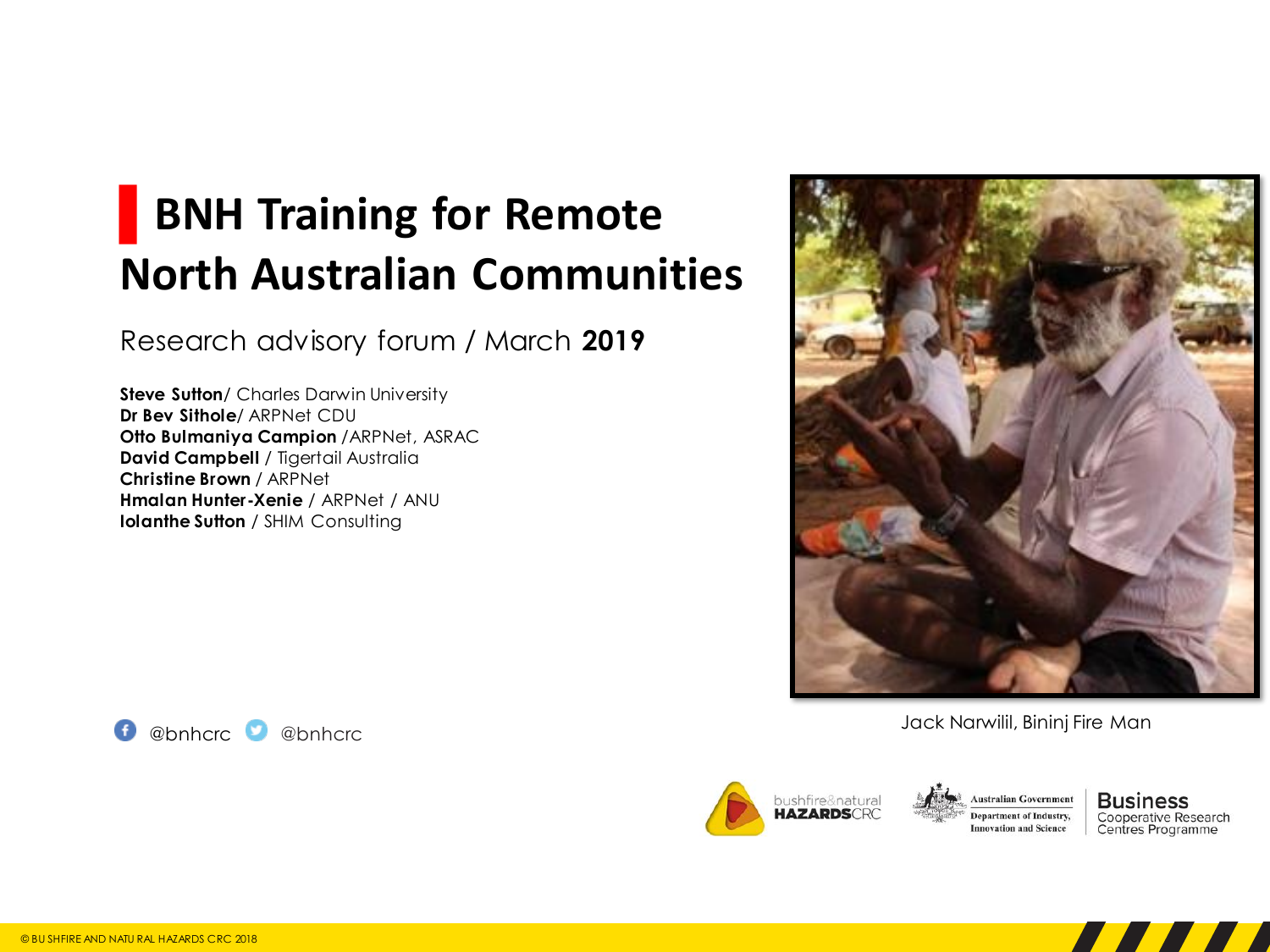#### **▌**The utilisation achieved so far and potential





















**Port**